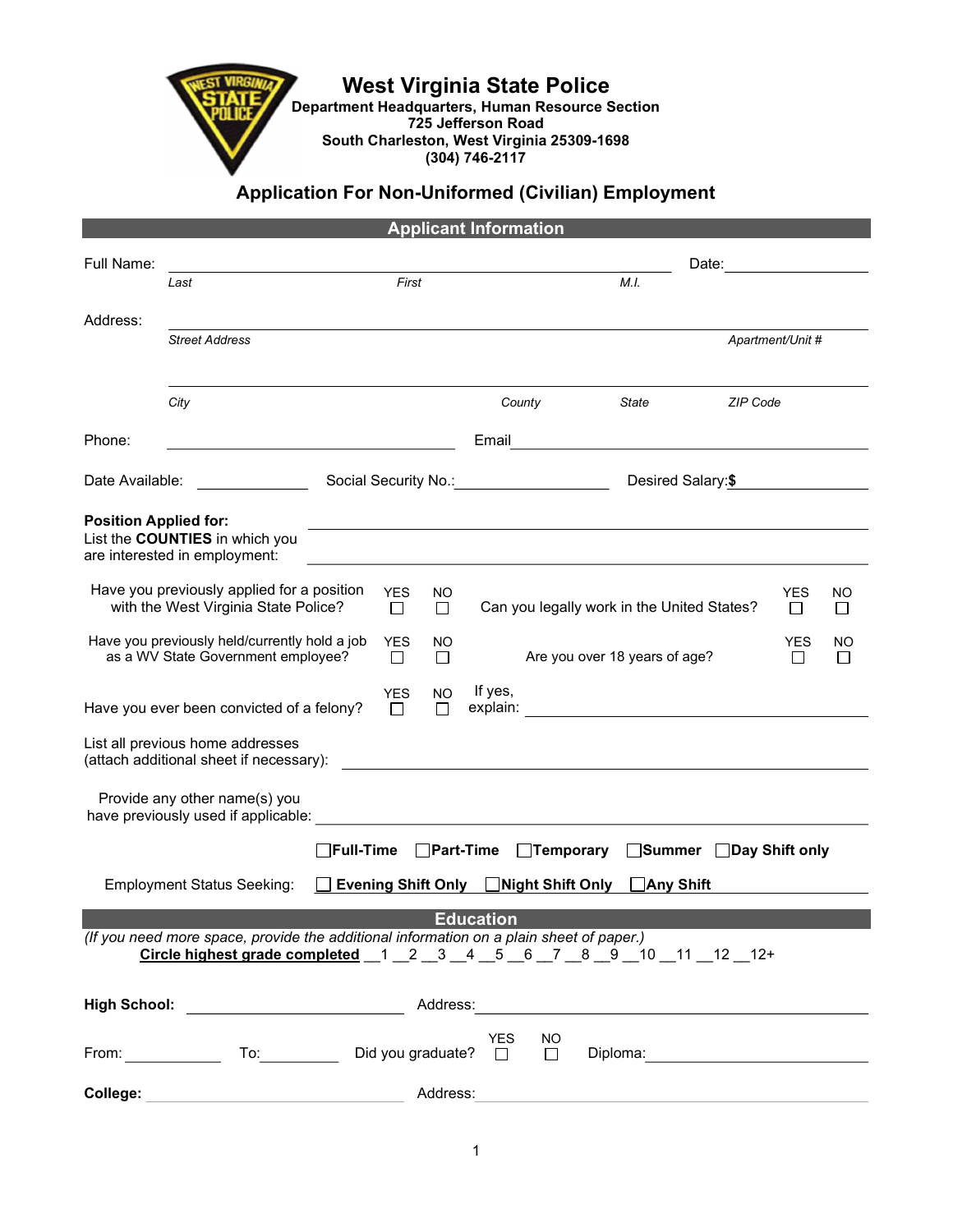|                                                                | From: $\qquad \qquad \text{To:} \qquad$                                                                               | Did you graduate?                                                                                                | <b>YES</b><br>$\Box$ | NO<br>$\perp$ |  | Degree: the contract of the contract of the contract of the contract of the contract of the contract of the contract of the contract of the contract of the contract of the contract of the contract of the contract of the co               |  |  |  |
|----------------------------------------------------------------|-----------------------------------------------------------------------------------------------------------------------|------------------------------------------------------------------------------------------------------------------|----------------------|---------------|--|----------------------------------------------------------------------------------------------------------------------------------------------------------------------------------------------------------------------------------------------|--|--|--|
| College                                                        |                                                                                                                       |                                                                                                                  |                      |               |  |                                                                                                                                                                                                                                              |  |  |  |
|                                                                |                                                                                                                       |                                                                                                                  | <b>YES</b>           | NO            |  |                                                                                                                                                                                                                                              |  |  |  |
| From: $\frac{1}{2}$                                            | $\overline{a}$ To: $\overline{a}$                                                                                     | Did you graduate? $\square$                                                                                      |                      | $\Box$        |  |                                                                                                                                                                                                                                              |  |  |  |
| Other:                                                         |                                                                                                                       |                                                                                                                  |                      |               |  |                                                                                                                                                                                                                                              |  |  |  |
|                                                                | From: $\qquad \qquad \qquad$ To: $\qquad \qquad$                                                                      | Did you graduate? $\square$                                                                                      | <b>YES</b>           | NO.<br>$\Box$ |  |                                                                                                                                                                                                                                              |  |  |  |
| <b>References</b><br>Character References other than relatives |                                                                                                                       |                                                                                                                  |                      |               |  |                                                                                                                                                                                                                                              |  |  |  |
|                                                                |                                                                                                                       |                                                                                                                  |                      |               |  | Phone: ________________________                                                                                                                                                                                                              |  |  |  |
| Address:                                                       |                                                                                                                       |                                                                                                                  |                      |               |  |                                                                                                                                                                                                                                              |  |  |  |
|                                                                |                                                                                                                       |                                                                                                                  |                      |               |  | Phone: _______________________                                                                                                                                                                                                               |  |  |  |
| Address:                                                       |                                                                                                                       | and the control of the control of the control of the control of the control of the control of the control of the |                      |               |  |                                                                                                                                                                                                                                              |  |  |  |
|                                                                |                                                                                                                       |                                                                                                                  |                      |               |  |                                                                                                                                                                                                                                              |  |  |  |
| Address:                                                       |                                                                                                                       |                                                                                                                  |                      |               |  | Phone: _______________________                                                                                                                                                                                                               |  |  |  |
|                                                                |                                                                                                                       |                                                                                                                  |                      |               |  |                                                                                                                                                                                                                                              |  |  |  |
|                                                                |                                                                                                                       |                                                                                                                  |                      |               |  |                                                                                                                                                                                                                                              |  |  |  |
| your disqualification.                                         | only. If you have had more than 5 jobs over the course of your life, you must attach a supplemental list              | <b>Previous Employment</b>                                                                                       |                      |               |  | List all work experience beginning with your present or most recent job and work back. Space is provided for 5 entries<br>outlining the below information for these additional jobs. Failure to report all previous employment may result in |  |  |  |
|                                                                |                                                                                                                       |                                                                                                                  |                      |               |  |                                                                                                                                                                                                                                              |  |  |  |
| Address:                                                       |                                                                                                                       | <u> 1980 - Johann Barn, fransk politik (d. 1980)</u>                                                             |                      |               |  | Phone: ________________________<br>Salary: _____________________                                                                                                                                                                             |  |  |  |
| Job Title:                                                     |                                                                                                                       |                                                                                                                  |                      |               |  |                                                                                                                                                                                                                                              |  |  |  |
|                                                                |                                                                                                                       |                                                                                                                  |                      |               |  |                                                                                                                                                                                                                                              |  |  |  |
| From:                                                          |                                                                                                                       |                                                                                                                  |                      |               |  | Reason for Leaving: <u>www.community.com</u>                                                                                                                                                                                                 |  |  |  |
|                                                                |                                                                                                                       |                                                                                                                  |                      |               |  |                                                                                                                                                                                                                                              |  |  |  |
|                                                                |                                                                                                                       |                                                                                                                  |                      |               |  |                                                                                                                                                                                                                                              |  |  |  |
| Address:                                                       | <u> 1989 - Andrea Station Barbara, actor a component de la componentación de la componentación de la componentaci</u> |                                                                                                                  |                      |               |  | Phone: _______________________                                                                                                                                                                                                               |  |  |  |
| Job Title:                                                     |                                                                                                                       |                                                                                                                  |                      |               |  | Salary: ____________________                                                                                                                                                                                                                 |  |  |  |
|                                                                |                                                                                                                       |                                                                                                                  |                      |               |  |                                                                                                                                                                                                                                              |  |  |  |
| From:                                                          | <u>and the state of the state</u>                                                                                     | To:__________________________                                                                                    |                      |               |  |                                                                                                                                                                                                                                              |  |  |  |